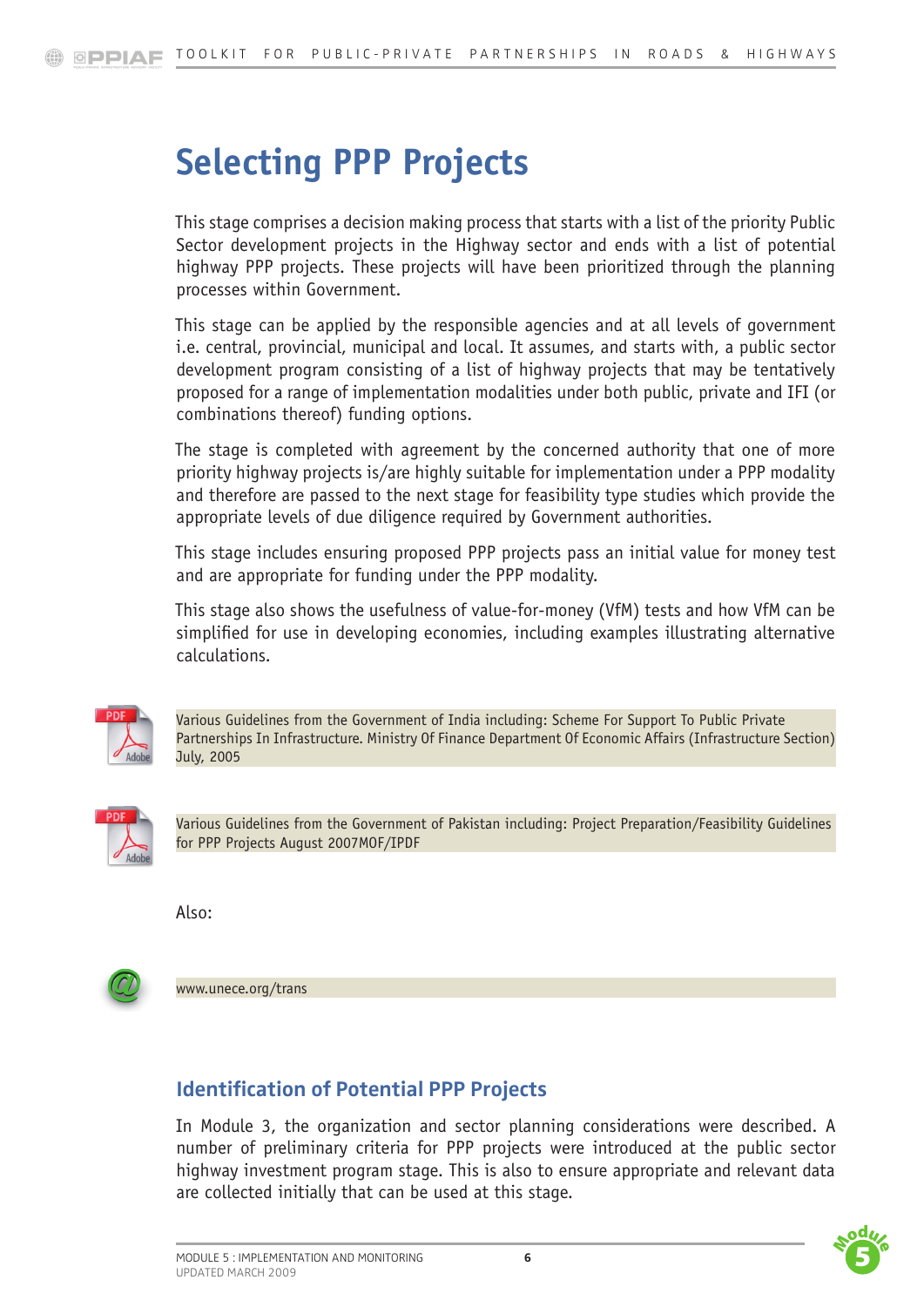Consequently, a needs analysis should have already been completed earlier (as part of the national planning process). In Stage 1 of this Module, the public project needs analysis is re-confirmed related to highway projects, some of which will likely have potential for PPP.

The needs analysis will include:

- Ensuring all public projects have a strong technical and economic rationale
- Ensuring all potential PPP projects are included in the Government development program
- Ensuring all projects have support from the relevant stakeholders.

PPP project identification will be undertaken by the contracting authority, either the highway authority if there is one, or the line ministry concerned. Project identification should include input from stakeholders as follows:

- **1. Contracting Agencies:** The contracting agencies will annually screen all projects to identify those they recommend implementing on a PPP basis.
- 2. **Line Ministries:** Line ministries may in some special circumstances add other projects, subject to them being of national priority. However, these additional projects would be subject to subsequent treatment like any other projects.
- 3. **Provincial, Municipal and Local Governments:** The opportunity should be given to all levels of government to submit additional projects, assuming these are not already included in the programs of line ministries or their own programs especially where projects may be within two or more local areas.
- 4. **Input from Stakeholders including users, the general public, NGOs and the private sector:** Public consultation is discussed in the Section below.
- 5. **Multi and Bi-lateral Agencies:** They will be consulted including on projects which may attract or require their funding.

## **Prioritization**

The list of sub-sector projects should first be subject to a multi criteria analysis. An initial prioritized list of PPP projects would be produced by (or in some cases submitted to) the appropriate Contracting Authority 'team', probably 3 or 4 representatives of its different divisions and possibly with a representative from the line ministry and/or ministry of planning or finance and/or Central PPP Cell.

This will provide an initial prioritized list but naturally one would expect flexibility in application. It may be useful to divide the list into three; high, medium and lower priority according to the criteria applied. Projects in each sub section could be considered of roughly equal priority rather than in rigid numerical order. Naturally, projects with good PPP attributes such as manageable and transferable risks, probably financially viable and 'most ready' would be the highest priority.



 $\overline{\phantom{a}}$ 

 $\overline{\phantom{a}}$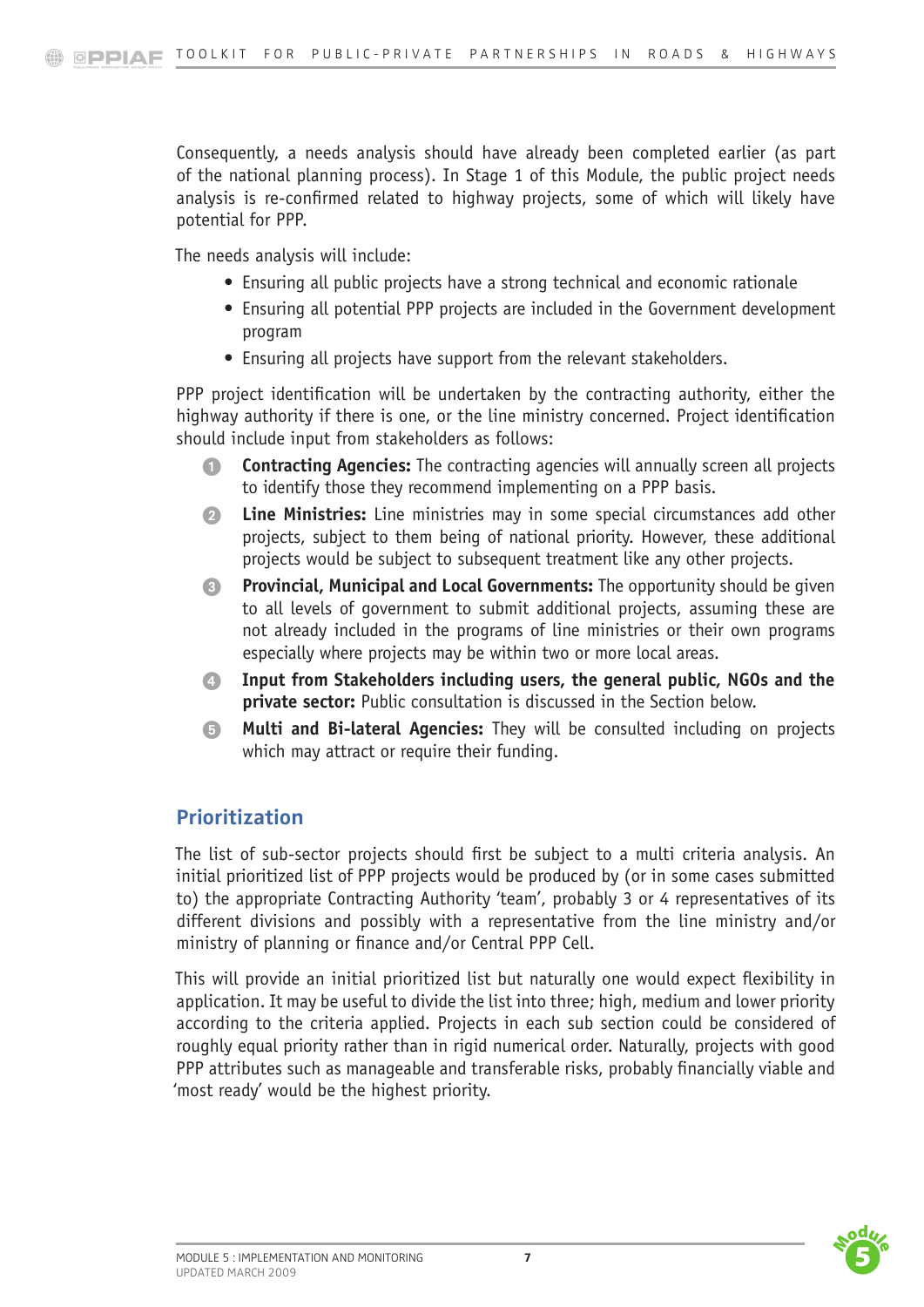# **Decision Making and PPP Selection**

The following list prepared within a Transport Paper-TP1, by World Bank in 2004 provides a useful checklist of factors to be considered at various stages in the PPP process including consideration of Value for Money (VfM).

| FACTORS TO BE CONSIDERED IN PROJECT SELECTION AND PRIORITIZATION FOR PPP                                                                                                                    |
|---------------------------------------------------------------------------------------------------------------------------------------------------------------------------------------------|
| 1. Initial Preliminary Screening: Project Objectives                                                                                                                                        |
| Project meets overall tests of economic value                                                                                                                                               |
| Government has clearly set out aims for deploying private sector skills and capital                                                                                                         |
| Initially proposed risk allocation realistically reflects ability to bear risk                                                                                                              |
| Access and affordability of services to the poor maintained or increased                                                                                                                    |
| Project meets, or will meet, IFI environmental and other safequards                                                                                                                         |
| 2. Subsequent Screening: Practicality                                                                                                                                                       |
| Adequate enabling legal and compliance environment                                                                                                                                          |
| Government willing to cede appropriate commercial controls to private sector to achieve project ob-<br>jectives                                                                             |
| Credibility of full/partial cost recovery proposals through user fees/budget contributions                                                                                                  |
| Strong administrative capacity by promoting ministries                                                                                                                                      |
| Government willingness to fund and recruit experienced advisors                                                                                                                             |
| Record of successful PPP's in the country in other sectors                                                                                                                                  |
| Record of similar and successful PPP's in the sector in other countries                                                                                                                     |
| Expectation of continuing commitment through changes of government                                                                                                                          |
| Record of fair and transparent procurement                                                                                                                                                  |
| Existence of or credible plans for regulatory arrangements which will be adequate to protect the par-<br>ties in their delivery of proposed objectives (see 2.5)                            |
| Strong early private sector interest including likelihood of financing at acceptable risk premiums                                                                                          |
| 3. Final Detailed Screening: Value for Money                                                                                                                                                |
| Likely net benefit compared to public sector approach                                                                                                                                       |
| Proposals are financially sustainable taking account of sensitivity to assumptions (and possibility of<br>renegotiation where sensitivity to aggressive market or cost assumptions is high) |
| Impact on government capital expenditure and long-term operating expenditure is realistic and sus-<br>tainable, allowing for contingent liabilities.                                        |

*Source: Public and Private Sector Roles in the Supply of Transport Infrastructure Services (Paul Amos) Workshop on Public-Private Partnerships in Highways, Sponsored by TUDTR and IEF Riga April 3, 2004.*

The table helps the PPP process in a number of ways.

Firstly, it defines a check list of the important factors in PPP project selection.

 $\overline{\phantom{a}}$ 

Secondly, it shows three levels and moves from broader objectives, to an intermediate 'practical' level and finally a more quantified level when data is available.

Thirdly, it implies/shows that Value for Money is a goal to be sought throughout the PPP process.

 $\overline{\phantom{a}}$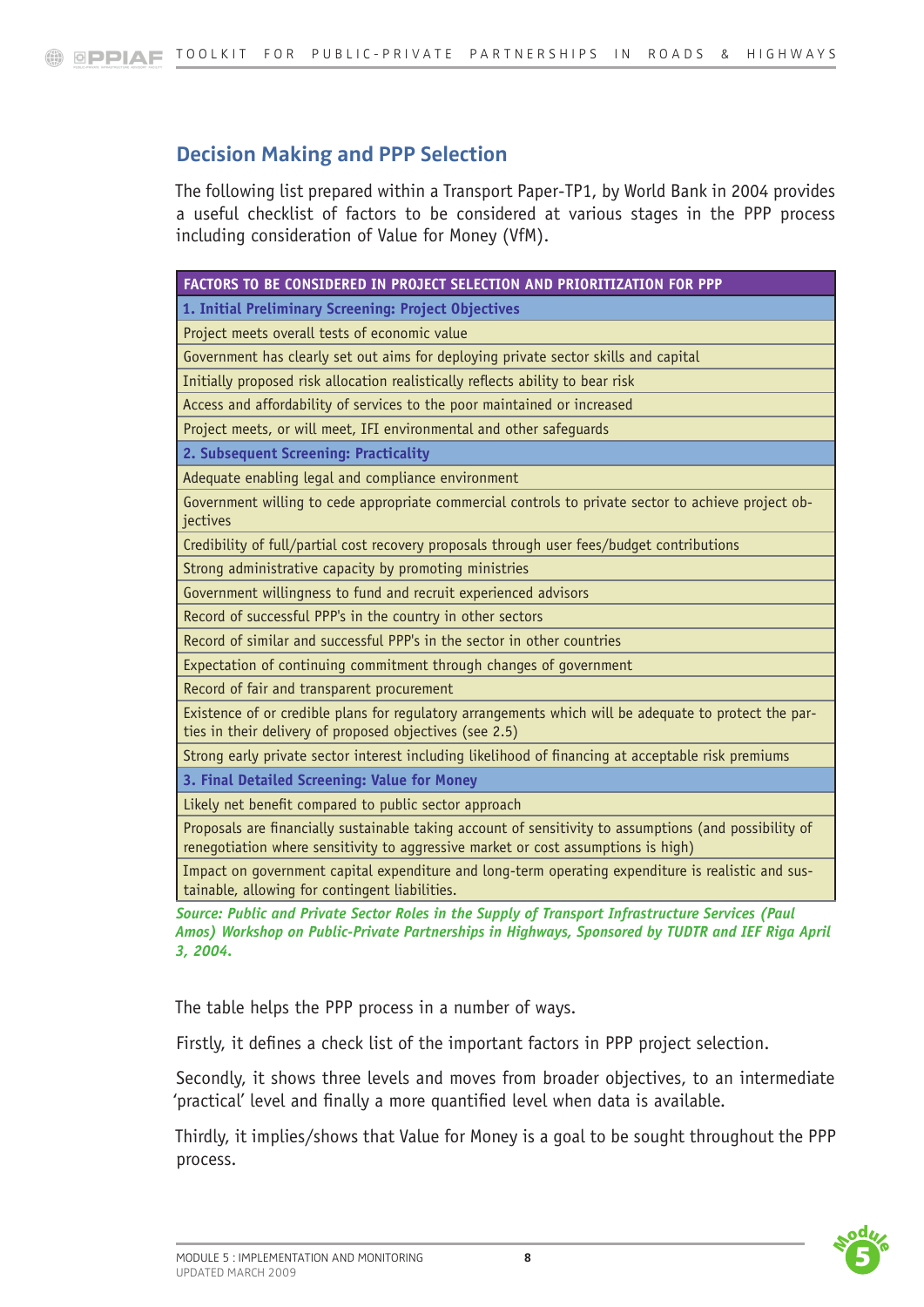Stage 1 of this Module therefore introduces VfM but it should be remembered that VfM can be assessed at several stages in the PPP cycle as more information becomes available. Stage 1 includes broad VfM criteria under project objectives within the following Multi-Criteria Analysis which aids decision makers in selecting and prioritizing PPP projects.

#### **Multi-Criteria Analysis in the PPP Context**

Multi criteria analysis is a project screening and ranking procedure. It is a procedure that is used worldwide in many contexts and not only for PPP. In the PPP project cycle it can be used at a number of decision points and by different parts of the PPP decision making system within government.

Through a relatively simple procedure, criteria are established to evaluate each potential PPP project.

These criteria require a mix of objective and subjective data. Through the scoring of criteria and then the summing of scores, projects can be ranked. This process is only able to broadly compare and rank projects and does not provide an absolute result. This is provided in the pre and full feasibility stages.

The government or authority usually has the problem of many projects in its public sector program, limited funding (and for detailed studies) and limited institutional capacity, and therefore there is the need to prioritize projects which multi criteria analysis addresses.





 $\overline{\phantom{a}}$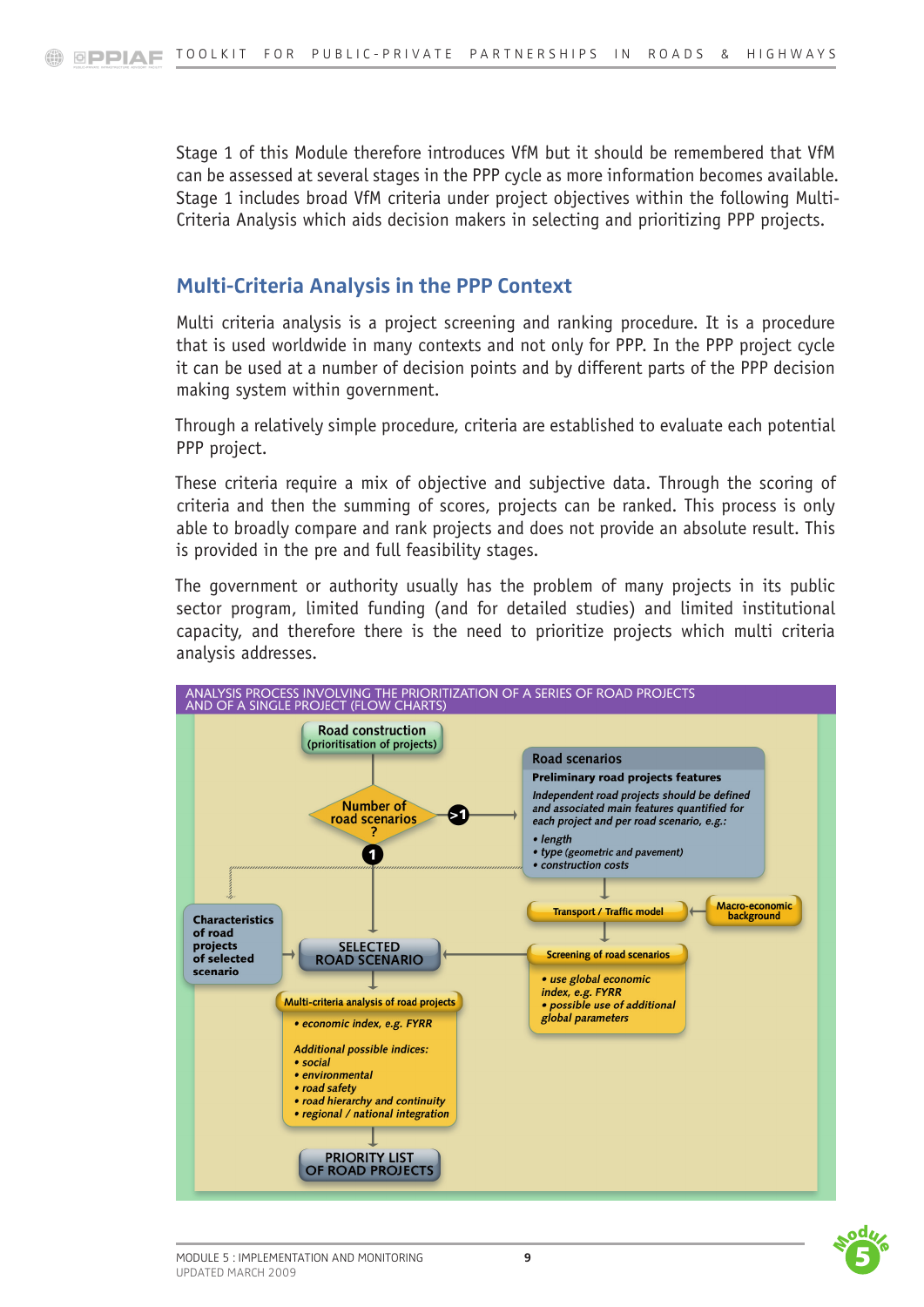#### **Multi-criteria analysis (MCA)**

The main advantage of MCA method is to enable to rank projects on the basis of a multitude of criteria, which may or may not be expressed in monetary terms and that would otherwise not have a common denominator to enable a straight comparison between them on a similar scale. Although the economic indicator (resulting from a cost-benefit analysis) should still have a prominent role in the analysis, its is not the only parameter determining the ranking of the various road projects.

The most common technique involves the calculation of individual scores by criterion, the application of weight coefficients to each criterion and the summing up of the various components to a single score by road project. The method may also be presented in matrix format.

$$
\boldsymbol{S}_j = \sum_{i=1}^n \ \boldsymbol{W}_i \boldsymbol{C}_{ij}
$$

where:

 $Si =$  total score for project «j» Cij = score of criterion «i» for project «j» Wi = weight of criterion «j»

| Project j               | $\mathbf{1}$   | $\overline{2}$                 | $\overline{3}$ |                         |                                |  |
|-------------------------|----------------|--------------------------------|----------------|-------------------------|--------------------------------|--|
| Criterion i             |                |                                |                | $\bullet\bullet\bullet$ |                                |  |
| $\mathbf{1}$            | $W_{1}C_{11}$  | $W_1C_{12}$                    | $W_{1}C_{13}$  | $\ddotsc$               | $W_1C_{1i}$                    |  |
| $\overline{2}$          | $W_{2}C_{21}$  | W <sub>2</sub> C <sub>22</sub> | $W_{2}C_{23}$  | $\cdots$                | W <sub>2</sub> C <sub>2i</sub> |  |
| 3                       | $W_{3}C_{31}$  | $W_3C_{32}$                    | $W_{3}C_{33}$  | $\cdots$                | W <sub>3</sub> C <sub>3j</sub> |  |
| 4                       | $W_{4}C_{41}$  | $W_{4}C_{42}$                  | $W_{4}C_{43}$  | $\cdots$                | $W_4C_{4j}$                    |  |
| 5                       | $W_5C_{51}$    | $W_5C_{52}$                    | $W_5C_{53}$    | $\cdots$                | $W_5C_{5i}$                    |  |
| $\bullet\bullet\bullet$ | $\cdots$       | $\cdots$                       | $\ddotsc$      | $\cdots$                | $\cdots$                       |  |
| $\bullet\bullet\bullet$ | $\ddotsc$      | $\ddotsc$                      | $\cdots$       | $\cdots$                | $\cdots$                       |  |
| $\mathsf{n}$            | $W_nC_{n1}$    | $W_nC_{n2}$                    | $W_nC_{n3}$    | $\cdots$                | $W_nC_{nj}$                    |  |
| Project score S.        | S <sub>1</sub> | S <sub>2</sub>                 | S <sub>3</sub> | $\bullet\bullet\bullet$ | $S_i$                          |  |

Details on multi-criteria analysis methods may be found in the appropriate technical literature.

## **-Criteria for PPP Project Selection**

The proposed list of projects for screening must be provided with accompanying information and data. At the time investment programs are developed some information must already be available (e.g. economic, traffic and cost data) and can be used for very preliminary screening.

The information required and available will be a mix of hard and soft data.

Criteria should also conform to the national development plan goals, often prepared by the national Planning Ministry. For example, some national development plans emphasize:

- Accelerating investment and exports
- Increasing human capital investment (to support training and new job opportunities)
- Protecting the environment and improving the management of natural resources
- Promoting the private sector to meet the demands for more infrastructure.



 $\overline{\phantom{a}}$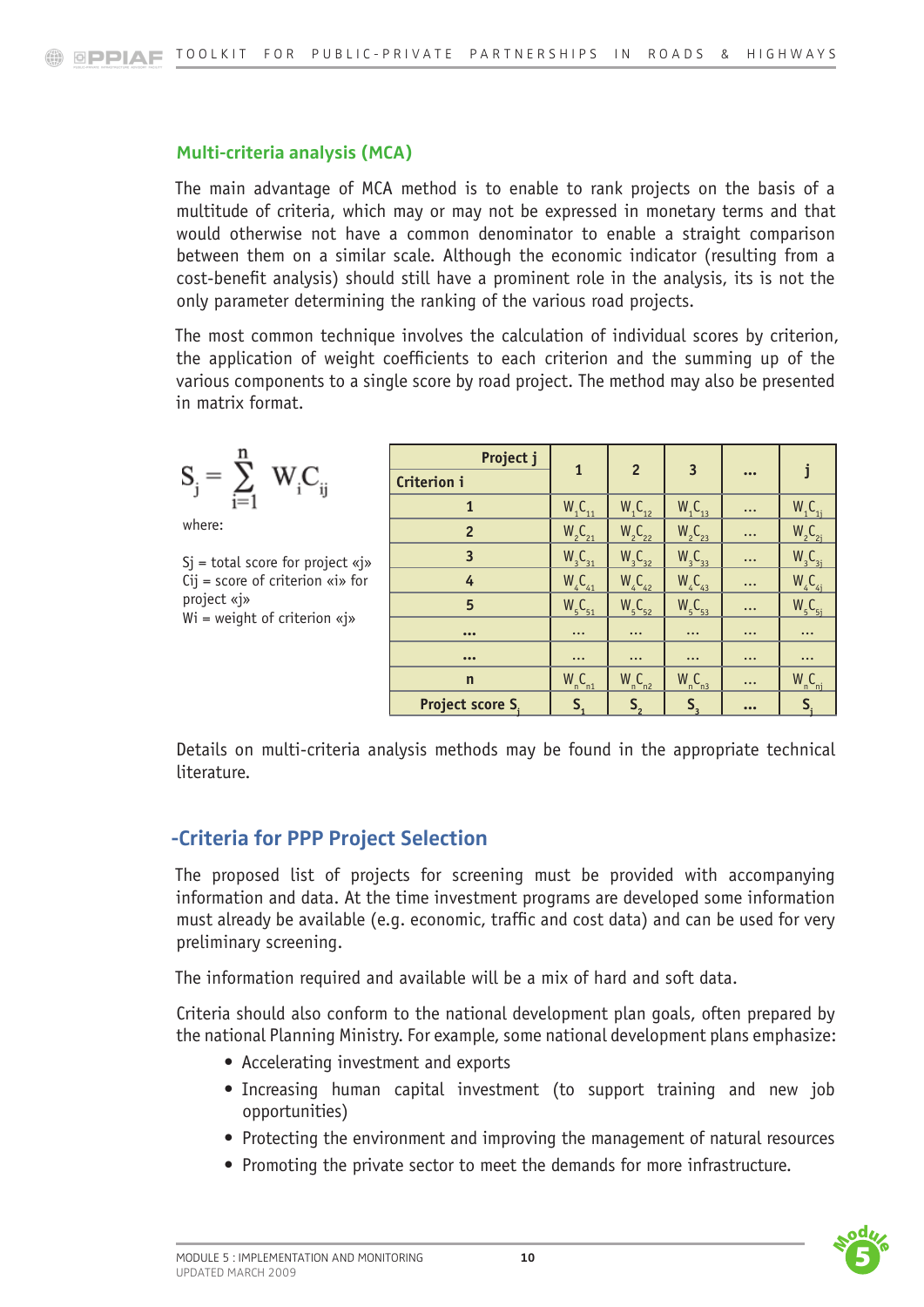These objectives can be incorporated in a list of criteria which reflect these national objectives and ultimately indicate the likelihood of each project succeeding as a private sector investment under PPP.

When a Ministry applies its own multi criteria analysis, it is likely it would use the same set of criteria for each set of projects.

The objectives included here in the Toolkit are relevant to highway contracting agencies.

In the following example, 12 criteria are shown. This is probably about the maximum and is shown for completeness. Some are not mutually exclusive. Possibly a minimum number would be about 6 key criteria which are shown underlined.

For each project, a minimum of data is required for each criterion. However, the weights used may be different to those used by the other ministries and the Highway Agency/ contracting authority. In practice, each level of government/line ministry/authority may decide to include other criteria and drop some of the above.

The suggested criteria comprise, among others:

- 1. Likely Financial Viability and Fiscal Support: (E.q. use of an objective simple financial model in the Toolkit or subjectively e.g. high traffic inter urban toll road etc.)
- 2. Readiness and Risk: Overall Summary Risk Assessment and 'Readiness'.
- 3. Socio Economic Benefits: Social and economic benefits (EIRR if available from studies, or brief description of social and economic rationale and benefits). Includes employment, and poverty alleviation.
- 4. Regional Development:/Contribution to GDP and Regional Impact (Projects in low GRDP/capita regions) plus expressed local need/support.
- **5.** Sector Network Role Importance in Sector Plan: Role in sector strategy.
- 6. National Integration and Security: Whether project assists national integration and security.
- 7. Land Acquisition: Extent of Land Acquired (if not known, assume none).
- 8. Environment/Resettlement: Environmental and resettlement issues (by area or numbers affected/brief subjective assessment).
- 9. Impact on Export Earnings: Export Earnings Focused project (including related to visible exports e.g. whether international port and airport and to invisible exports e.g. a trade promotion center or tourism development area).
- **10. Safety: Specific safety objectives e.g. high accident road improvement.**
- **11.** Project Type/Cost: Project Description (relatively brief, including approximate project cost) and whether a 'new build' project.
- 12. Demand: Trends, Volume and the demand/capacity ratio (% per annum, volume, if possible for the past 5-10 years and demand capacity ratio).

Note: Value for Money could be a criterion although at an early stage the above criteria already reflect likely value for money.

The team, having agreed on the criteria, undertakes the prioritization process which requires that all projects are passed through the multi criteria analysis. The following



 $\overline{\phantom{a}}$ 

 $\overline{\phantom{a}}$ 

 $\overline{\phantom{a}}$   $\overline{\phantom{a}}$   $\overline{\phantom{a}}$   $\overline{\phantom{a}}$   $\overline{\phantom{a}}$ 

 $\frac{1}{5}$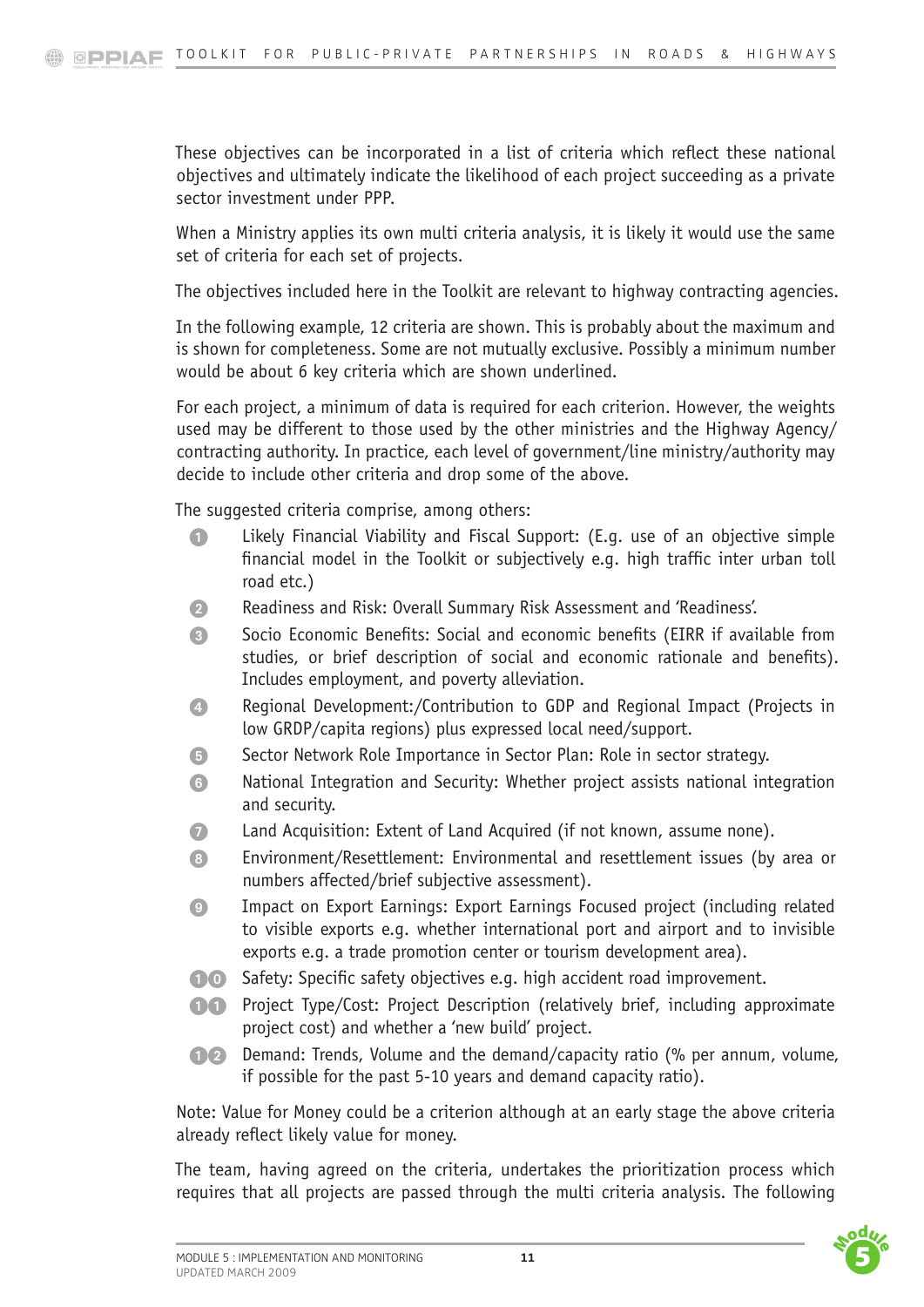tables show the twelve suggested criteria (above), guidelines for scoring each criterion and an indicative application of the methodology.



[http://www.unescap.org/drpad/vc/orientation/M5\\_10.htm](http://www.unescap.org/drpad/vc/orientation/M5_10.htm)

It should be noted that the number of criteria is quite large but that at each level of application not all will be used. That is, national criteria for project selection among a list of proposed power, transport, water and other infrastructure would be different and have different weightings from the sub-sector ranking of a list of highways projects for example.

While the multi criteria analysis has been proved to be an extremely useful tool, and is robust it should be applied consistently at each level. It should also be noted that some criteria double count, to some extent, but at this level this is not considered a defect. Again, some criteria may not be internally consistent. However, not all criteria need be evaluated and weighting of criteria helps prioritize key policy considerations.

Criteria can either be unweighted or weighted.

Weighting can be determined subjectively or by a more systematic and mathematical process such as AHP (Analytical Hierarchy Process). While AHP can be used, it is considered more important that the government authority actively participates in the process of prioritization, which the somewhat complex AHP system may deter.

If some criteria are considered to be more important than others, they should be weighted accordingly. The overall weighting must be the average. The example table in the template indicates that a weighting of less than 10 means that a criterion is valued less than the average, a weight of 10 is at the average and a weight of more than 10 is valued at above the average. This is, of course, subjective.

## **The Multi Criteria Process**

In order to minimize individual bias, this process is done by a team and the results averaged. Likewise, weightings should be prepared by individuals in the team and averaged. The process consists of;

- Select the criteria (at first unweighted).
- Subjectively assess the score for each criterion in words e.g. high, low, medium etc. with the maximum score for each criterion being 10 and a score must be attached to each criterion. This is done for each criterion and summed to give a total score for each project which can then be compared and ranked.
- If thought necessary, some criteria can be weighted to reflect greater importance and for PPP projects, financial viability and risk should be weighted more highly than others. The original scores still stand but are now weighted and the projects re-ranked (weighting may or may not change the rankings substantially).



 $\overline{\phantom{a}}$ 

 $\overline{\phantom{a}}$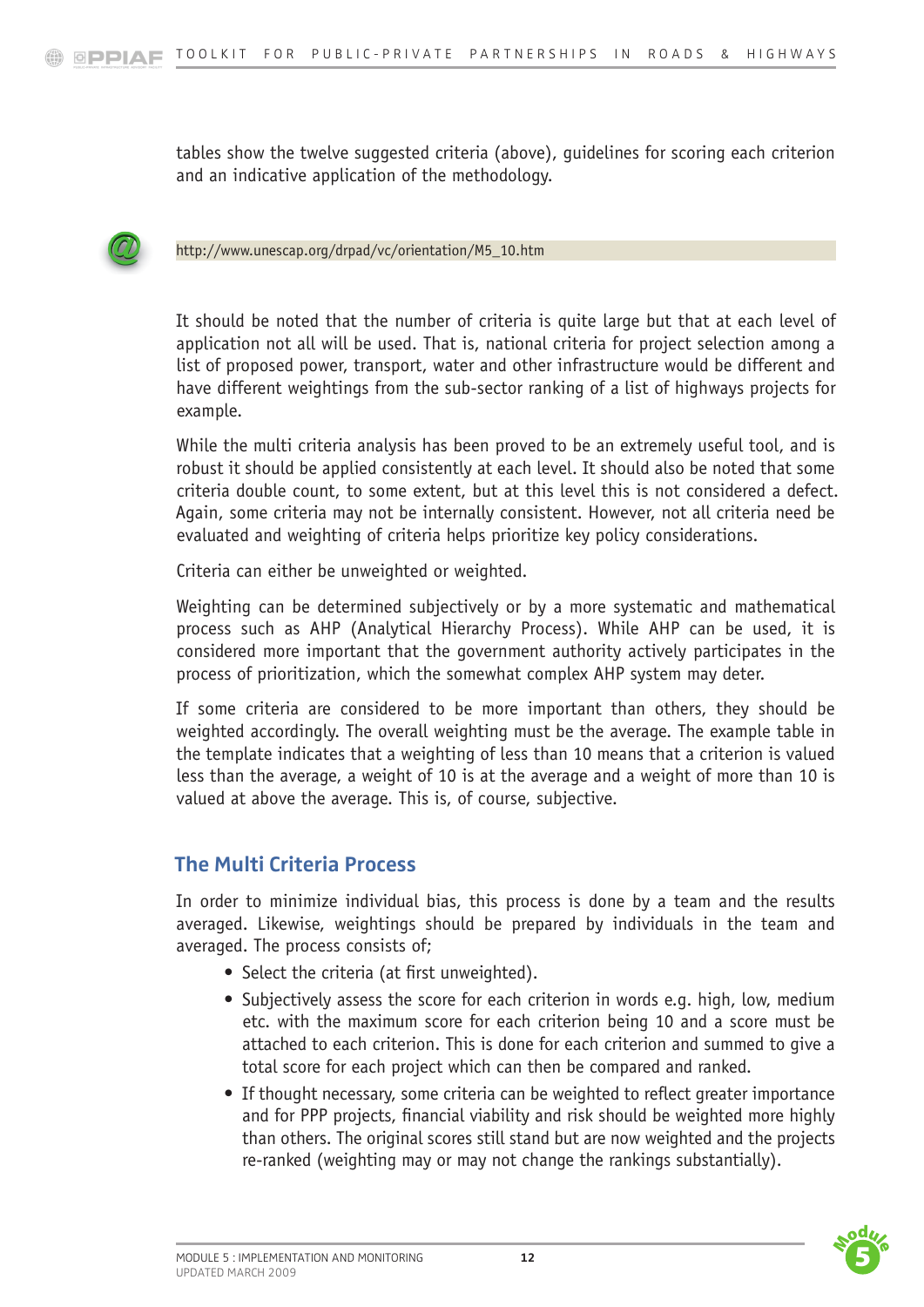- Consider alternative scenarios such as a regional emphasis or a social/poverty emphasis or maximizing economic growth.
- The next task is to complete the information required.
- Scores are then summed to obtain a total score per project, per scenario and unweighted and weighted.
- Projects are then ranked by weighted and unweighted.
- As indicated above, to avoid too much presumption of exactness, ranked projects can be divided into 3 main groups i.e. high, medium and low potential and all projects within a group treated the same until more data is available.

Although the system has flexibility, the rules of application should be decided in advance and it should not be continuously reapplied until a pre-desired or 'politically right' prioritization / ranking of projects emerges.



[Evaluating Socio Economic Development, Sourcebook: Methods & Techniques Multicriteria Analysis](http://ec.europa.eu/regional_policy/sources/docgener/evaluation/evalsed/index_en.htm)  [www.evalsed.info](http://ec.europa.eu/regional_policy/sources/docgener/evaluation/evalsed/index_en.htm)

The criteria and weightings could be developed for different stages and different institutions in the PPP process and criteria and weightings could be different depending on the remit of the authority involved e.g. Planning Ministry, Ministry of Finance, and Line Ministry/Highway Authority or PPP cell.



Prospects And Approaches To Public Private Partnership In Transport Infrastructure B.B. Deoja, R.P. Adhikari, And B.R.Pande. Economic Policy Network, Policy Paper 7. 2005. Annex 7 and 8. (Shows example of simple but real worked example)

## **Worked Example of Multi-Criteria Analysis**

The main section of the Toolkit showed the methodology and suggested criteria. The following shows a worked example and templates.

The PPP 'team', having agreed on the criteria, undertakes the prioritization process which requires that all projects are passed through a multi criteria analysis.

The following table shows the twelve suggested criteria (above) and guidelines for scoring each criterion. Tht subsquent table (Example of Weighting of Criteria) shows an indicative application of the methodology.



[http://wwww.unescap.org/drpad/vc/orientation/M5\\_10.htm](http://www.unescap.org/drpad/vc/orientation/M5_10.htm)



 $\overline{\phantom{a}}$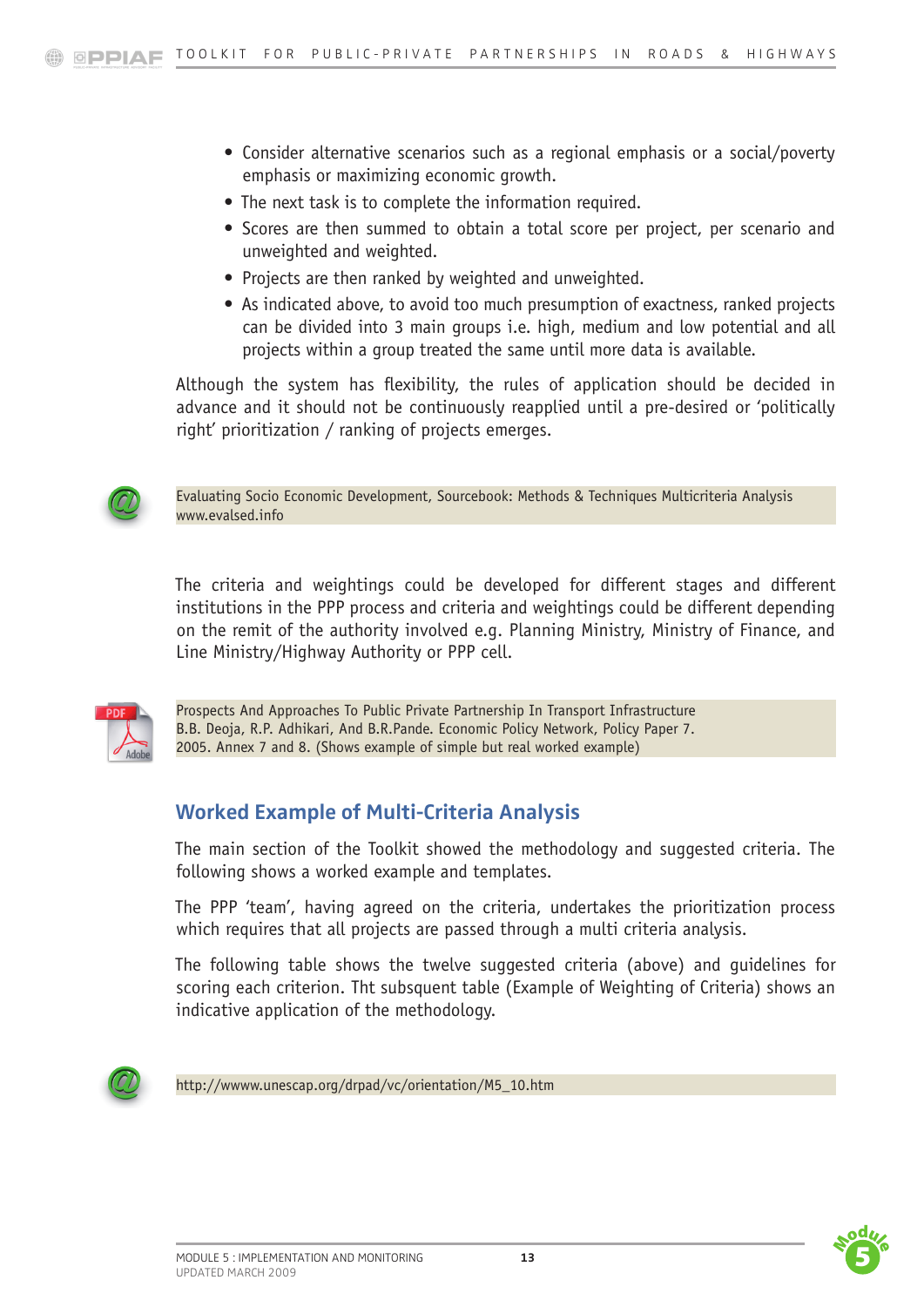|                         | SUGGESTED GUIDELINES FOR COMPLETION OF THE MULTI CRITERIA MATRIX                                                    |                                                                             |                                                                                          |                                                                                |  |  |  |  |  |
|-------------------------|---------------------------------------------------------------------------------------------------------------------|-----------------------------------------------------------------------------|------------------------------------------------------------------------------------------|--------------------------------------------------------------------------------|--|--|--|--|--|
|                         | Criteria/Assessment<br>Max. Score = $10$ ,<br>$Min = 0.$                                                            | <b>Higher Score</b><br><b>Score: 10 to 8</b>                                | <b>Moderate Score</b><br>Score: 7 to 4                                                   | <b>Lower Score</b><br>Score: 3 to 0                                            |  |  |  |  |  |
| $\mathbf{1}$            | Financial Feasibility /<br><b>Fiscal Support</b>                                                                    | Likely Viable: >20%;<br>and<br>No fiscal support                            | Likely Viable: >20%;<br>and<br>No fiscal support                                         | Not viable <14%;<br>High fiscal support                                        |  |  |  |  |  |
| $\overline{2}$          | <b>Readiness and Risk</b>                                                                                           | Few major issues/risks<br>and Project 'Ready'                               | Identified risks but<br>largely can be mitigat-<br>ed and can be made<br>'Ready'         | Many risks, few can<br>be mitigated suf-<br>ficiently and project<br>not ready |  |  |  |  |  |
| $\overline{\mathbf{3}}$ | <b>Economically Feasible</b><br>Socio Economic Ben-<br>efits (including em-<br>ployment and poverty<br>alleviation) | EIRR>15%;<br>Major Macro Impact                                             | 12%-15% EIRR;<br>Moderate Macro Im-<br>pact                                              | EIRR<12%;<br>Minor Macro Impact                                                |  |  |  |  |  |
| 4                       | Regional development<br>/ National Integration<br>Contribution to GDP                                               | Impact on Low GRDP<br>provinces and/or High<br>Poverty alleviation<br>focus | Impact on Low-Me-<br>dium GRDP provinces<br>and/or medium pov-<br>erty alleviation focus | Impact on High GRDP<br>provinces and/or Low<br>Poverty alleviation<br>focus    |  |  |  |  |  |
| 5                       | Sector Network Role<br>Importance in Sector<br>Plan                                                                 | Forms integral part<br>and already included                                 | Part of Sector Plan                                                                      | Ad hoc project- but<br>not in conflict with<br>sector plan                     |  |  |  |  |  |
| $6\phantom{a}$          | National Security/Na-<br>tional Integration                                                                         | <b>Strengthens National</b><br>security/integration                         | Medium Impact                                                                            | Low Impact                                                                     |  |  |  |  |  |
| $\overline{7}$          | Land Acquisition                                                                                                    | All/Most Land Acquired<br>(Say over 80%)                                    | Some land Acquired<br>$(25% - 80%)$                                                      | None or little land<br>acquired<br>$(<25\%)$                                   |  |  |  |  |  |
| 8                       | a. Likely Environmen-<br>tal Impacts b. Involun-<br>tary Resettlement                                               | Few Issues;<br>a. Low impact<br>b. Few affected                             | Some Issues;<br>a. Mid impact<br>b. Mid affected                                         | Many Issues;<br>a. Severe impact<br>b. Many affected                           |  |  |  |  |  |
| 9 <sup>°</sup>          | Impact on Export<br>Earnings                                                                                        | Major overseas trade<br>and/or tourism impact:                              | Limited o'seas trade or<br>tourism impact                                                | Little o'seas Trade or<br>tourism impact                                       |  |  |  |  |  |
| 10                      | Safety                                                                                                              | <b>High Safety Focus</b>                                                    | <b>Moderate Safety Focus</b>                                                             | Low Safety Focus                                                               |  |  |  |  |  |
| 11                      | Project Cost                                                                                                        | >USD 100m.                                                                  | <b>USD 100m-USD 50m</b>                                                                  | $<$ USD 50 $m$                                                                 |  |  |  |  |  |
| 12                      | Demand Growth % /<br>Traffic Volume or the<br>Demand / Capacity<br>Ratio                                            | a. >15% pa<br>b. >20,000 vpd<br>c. > 1.2                                    | a. 15%-5% pa<br>b. 10-20,000 vpd.<br>c. $1.2 - 0.8$                                      | a. <5% pa<br>b. <10,000 vpd<br>c. < 0.8                                        |  |  |  |  |  |

*Source: Consultants*

Criteria can be unweighted or weighted. Unweighted criteria are initially assumed to have the same importance. If some criteria are considered to be more important than others, they should be weighted accordingly.



 $\overline{\phantom{a}}$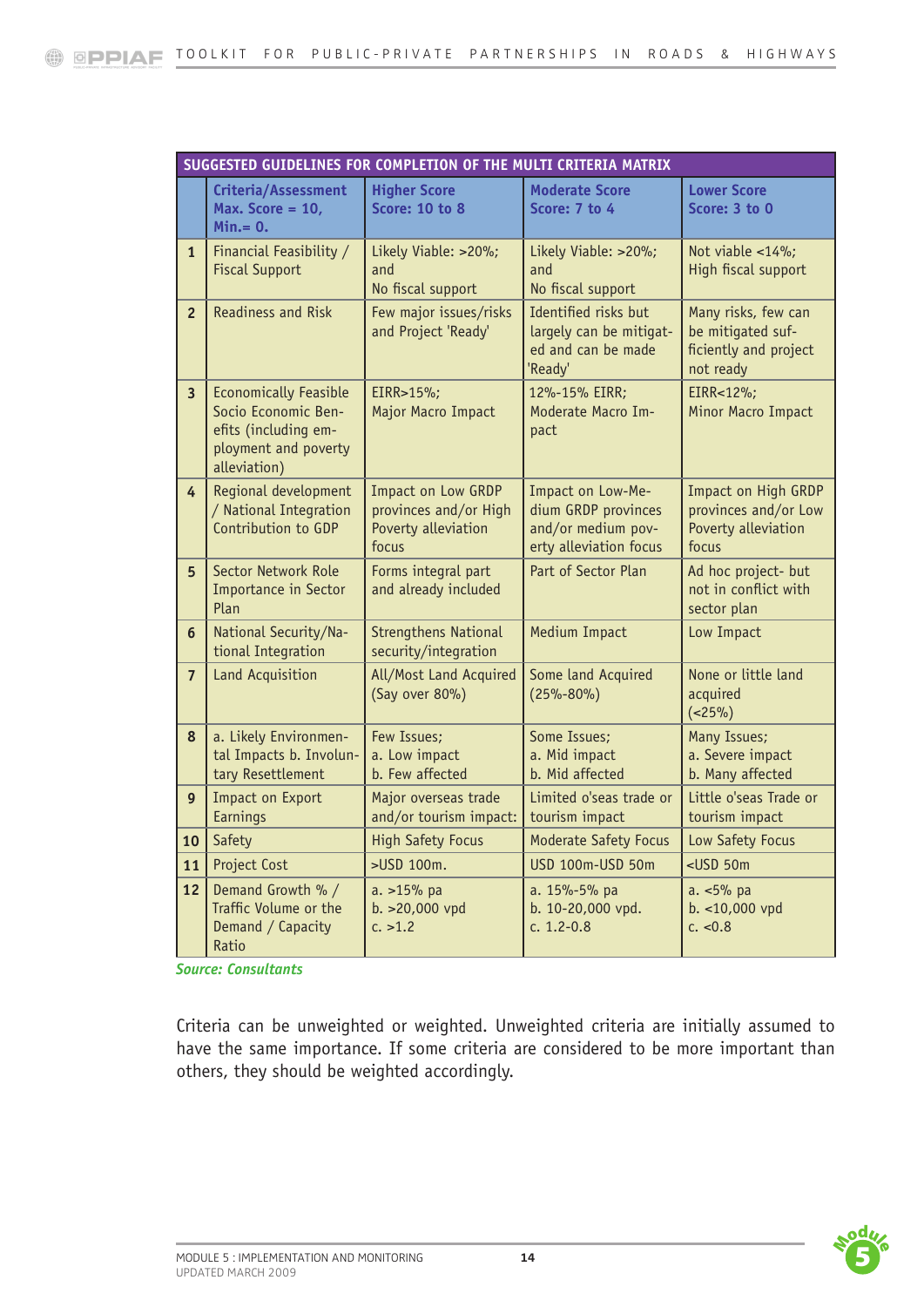| <b>EXAMPLE OF WEIGHTING OF CRITERIA</b>                                     |                                                  |
|-----------------------------------------------------------------------------|--------------------------------------------------|
| <b>CRITERIA</b>                                                             | WEIGHTING*<br><b>Average Per Criterion=10.0)</b> |
| Financial Feasibility/Fiscal Support                                        | 15                                               |
| <b>Readiness and Risk</b>                                                   | 15                                               |
| Socio Economic Benefits (including employment and poverty allevia-<br>tion) | 10                                               |
| Regional development / National Integration Contribution to GDP             | 10                                               |
| Sector Network Role Importance in Sector Plan                               | 12                                               |
| <b>National Security</b>                                                    | $\Omega$                                         |
| Land Acquisition                                                            | 11                                               |
| Environment/Resettlement                                                    | 11                                               |
| <b>Impact on Export Earnings</b>                                            | 10                                               |
| Safety                                                                      | 11                                               |
| Project Type/Cost                                                           | 5                                                |
| Demand / Capacity/Demand                                                    | 10                                               |
| Average Weighting (Total Divided by 12)                                     | 10                                               |

*\* Note: The overall weighting must be 10 or the average. The above table indicates that a weighting of less than 10 means that a criterion is valued less than the average, a weight of 10 is at the average and a weight of more than 10 is valued at above the average. This is subjective.*

In order to minimize individual bias, this process is done by a team and the results averaged.



[Evaluating Socio Economic Development, Sourcebook 2: Methods & Techniques Multicriteria Analysis](http://ec.europa.eu/regional_policy/sources/docgener/evaluation/evalsed/index_en.htm)  [www.evalsed.info](http://ec.europa.eu/regional_policy/sources/docgener/evaluation/evalsed/index_en.htm)

The following table shows two projects. Project #1 achieves an unweighted score of 80 compared to project#2 which achieves 72. However, by weighting key criteria (that is criteria for a successful PPP project) such as financial viability, demand etc. the weighted scores are 77.1 and 82.6. This results in a reversal of ranking.

| WORKED TEMPLATE EXAMPLE OF A MULTI CRITERIA ANALYSIS |                                              |                                    |                       |               |                           |                                           |                |               |                                  |
|------------------------------------------------------|----------------------------------------------|------------------------------------|-----------------------|---------------|---------------------------|-------------------------------------------|----------------|---------------|----------------------------------|
|                                                      |                                              | <b>PROJECT #1</b>                  |                       |               |                           | <b>PROJECT #2</b>                         |                |               |                                  |
|                                                      |                                              | 1                                  | $ 2\rangle$<br>3<br>4 |               |                           |                                           | $\overline{2}$ | 3             | 4                                |
| NO.                                                  | <b>CRITERIA</b>                              | <b>SCORE</b><br>ΙN<br><b>WORDS</b> | <b>SCORE</b>          | <b>WEIGHT</b> | <b>SCORE</b><br>WEIGHT/10 | <b>SCORE</b><br><b>IN</b><br><b>WORDS</b> | <b>SCORE</b>   | <b>WEIGHT</b> | <b>SCORE</b><br><b>WEIGHT/10</b> |
| $\vert$ 1                                            | Financial Fea-<br>sibility/Fiscal<br>Support | Mid                                | $5\overline{)}$       | 15            | 7.5                       | High                                      | $\mathsf{q}$   | 15            | 13.5                             |
| $\vert$ 2                                            | <b>Readiness</b><br>and Risk                 | Mid-<br>High                       | $\overline{7}$        | 15            | 10.5                      | Mid-<br>High                              | $\mathcal{B}$  | 15            | 12.0                             |



 $\overline{\phantom{a}}$